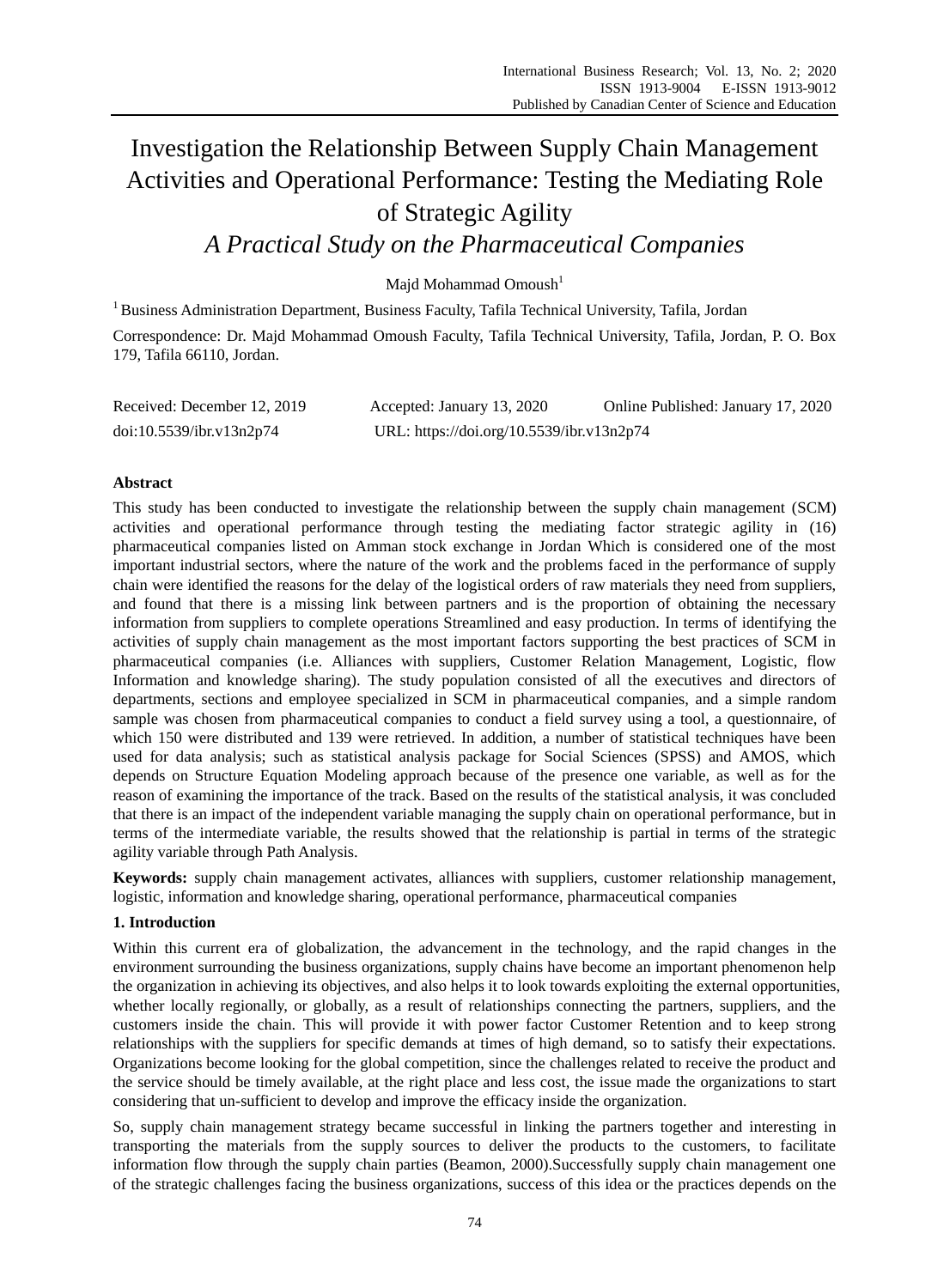supply parties integration, which means the suppliers, manufacturers and the customers, for these parties to achieve goals such as growth & financial objectives, especially at the long term (Beamon, 2000).Most of the studies and the researches that had addressed this confirm the need for persuasion that of the supply chain requires the need for achieving integration coordination, cooperation, and exchange of information between the chain"s parties (Mentzer, 2001).

(SCM) is one of the most important trends leading to compete with the requirements of the organizations" competitive power, since they compete in frame of competitive between some organizations, and the ability of these chains for continuous rapid response within the changes in the business environment (Taylor, 2004).(SCM) is considered one of the important functions that should be undertaken effectively and in competence in all business (Gbadeyan, Boachie-Mensah, Osemene, 2017).By looking at the basic goals of SCM, it can be easily noted that all above effects related to customers service. Some of the advantages include: (1) Reducing the demand"s time, (2) Assuring reliability, quality and flexibility in the delivery, (3) The optimal level of the supplies inside the supply chain as a whole (4) Reducing the total costs of the goods flow (Dtugoz, 2010).

This study aims to find out the relationship between SCM activities and the operational performance through a mediating variable which is the strategic agility. Since it is noticed the absence of previous researches that have addressed this variable, since the researcher has felt from the present reality of the supply chain and the production in the pharmaceutical factories in Jordan which is considered one of the most important industrial sectors, getting acknowledge with the nature of the work and the problems encountered in performance of the supply chain, the most important that they have problem in finding out reasons for the delay in the logistic demands for the raw materials they need from the suppliers, also found out that there is a missing chain between the partners represents in the percentage of receiving the needed information from the suppliers to compete the production processes with ease and harmony.

Depending on a number of previous studies regarding the problems facing the organizations in the supply chain, it become clear that there are a number of problems, the most important, time of delivery, flexibility, and response, information sharing, and the relationships linked with supply chain, perceiving the concept organizational agility as a mediating variable between SCM activities and achieving the operational performance. Strategic agility importance includes the ability to adapt with the environmental changes in a continuous way and the rapid response to the changing markets, response to the customers, flexible up-dates of the products in accordance with the organizations" strategies and goals.

#### **2. Literature Review**

#### *2.1 Concept of Supply Chain Management*

A supply chain refers to the organization"s providers and distributors of goods, within their factories and warehouses that handle various tasks such as procurement, inventory control, production, distribution, and delivery (Stadtler & Kilger, 2008).Essentially, as (Kandagatla,2005) states, a supply chain is a sequence of shared operations and associations between Common Processors, and it entails all aspects of getting raw materials, turning them into finished products, and delivering them to the final customer.

These processes need not occur at a single company. In fact, a supply chain "consists of two or more companies connected" via the flow of resources, information, and finances, as (Stadtler, 2008) put it. The connected companies serve each other by dividing the tasks of producing parts and components, producing finished products, processing logistics services, and distributing to the final customer. Thus, several companies, with differing functions and purposes, must collaborate in order for the supply chain to operate fluidly (Chance, 2010). From another perspective, these associated companies may be seen as a processing chain, or a network of companies connecting their upstream and downstream operations and activities, for the central purpose of delivering value to the end consumer (Santos, 2006).

With that in mind, supply chain management (SCM) serve the business functions of producing enhanced performance and optimal supply chain decisions in a given organization, internally and externally (Rotimi et al., 2017). It may be seen as assimilating the supplier"s crucial business procedures in service of the final user, so as to provide added value through products, services, and information to all beneficiaries involved (Lambert, Garc *f*a-Dastugue&Croxton2005).

#### *2.2 Supply Chain Management Activities*

In exploring the various scopes of SCM activities, the researcher found much scientific research that describes the multiplicity and diversity of these activity dimensions; which may result from combining theoretical and practical applications in the supply chain. These dimensions may involve the establishment of partnerships with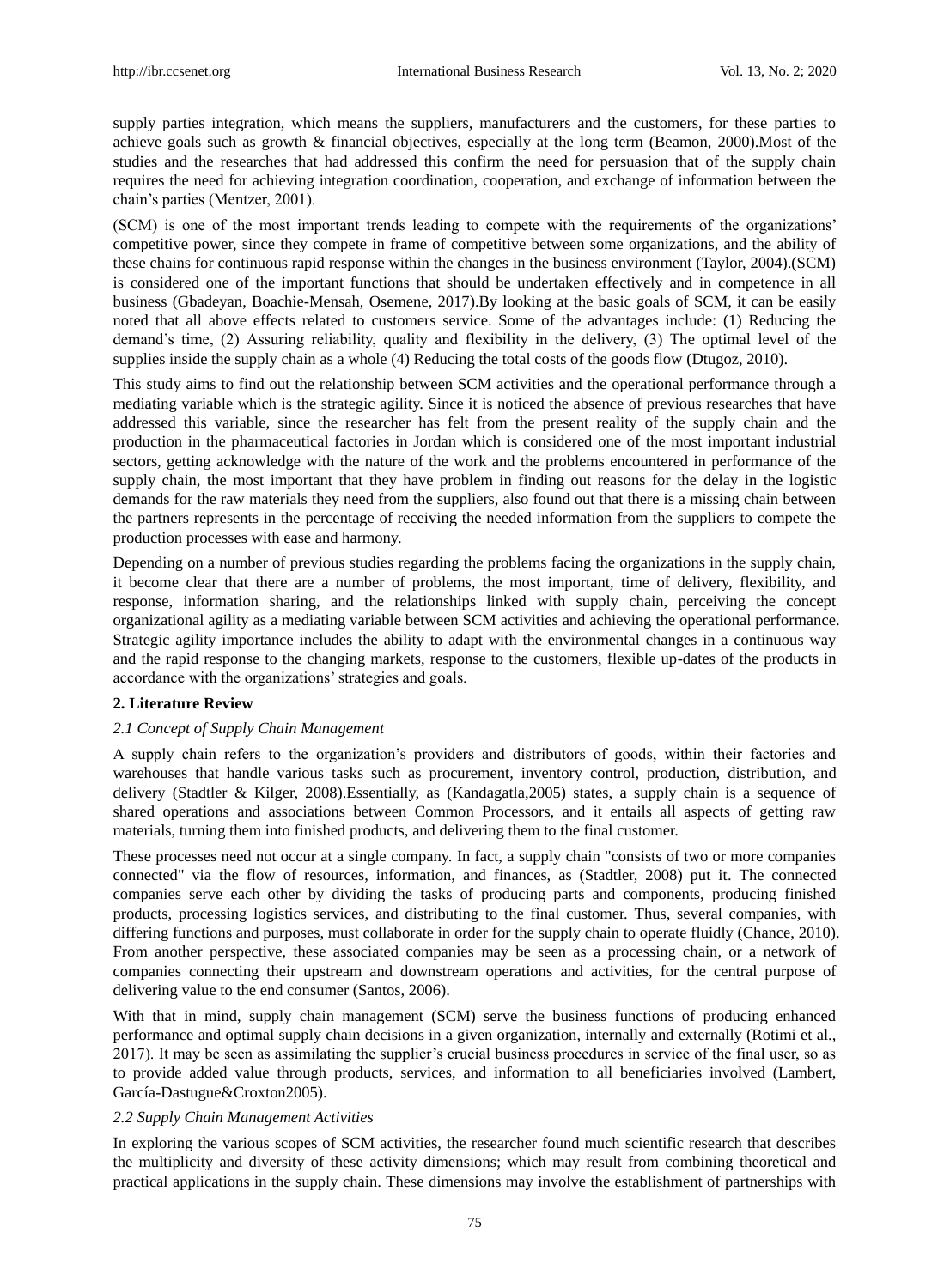suppliers, and the deliberate application of outsourcing, informational interactions, and pressure cycle times (Alvarado and Kotzab, 2001). They concern the practices of quality assurance, procurement, and customer relationship building, which may be convened using a common inter-organizational pivot system―a system that may, among other things, involve the disposal of excess inventory through postponements. Put simply, the scopes of SCM comprise a set of activities carried out by an organization in order to augment the efficiency and efficacy of its supply chain management practices (Alvarado & Kotzab, 2001; Li, Ragu-Nathan, Ragu-Nathan, Rao & Subba, 2006).

#### 2.2.1 Alliances with Suppliers

It was noted, towards the end of last century, that organizations which maintained successful partnerships with suppliers tended to increase their competitive advantage (Vencataya, Seebaluk & Doorga, 2016). Such supply chain partnerships are tactical unions and collaborations between two or more businesses in a supply chain, which aim to facilitate their shared efforts in such activities as research, product development, manufacturing, marketing, sales, and distribution. This type of partnership is one of the most prevalent hybrid organizational forms in SCM (Agus & Hassan, 2008).

(Fawcett, Magnan& McCarter, 2008) conducted a study where they asked managers to specify the extent to which certain practices may contribute to value creation through SC partnerships, in order to understand how businesses are attempting to overcome the obstacles to partnership success. The researchers found that SC relationships may need a modicum of SC simplification, which can be accomplished upstream by supply base rationalization (Fawcett, Magnan, & McCarter, 2008).Inter-organizational diversity may present in a variety of forms among partners, a factor which may affect the performance of their alliance, positively and negatively. Thus, an ideal alliance, exhibiting true collaborative success, requires the concurrent search for partners with different characteristics on certain scopes, and similar characteristics on other scopes (Sayuti, 2011).

#### 2.2.2 Customer Relationship Management (CRM)

Soliman (2011) affirms that in a majority of worldwide projects, CRM systems are presently one of the most important targets, and they could further improve in applicability and beneficiary awareness if they were easy to use and carry out. In CRM, the strategy is a customer-focused one designed to attract, preserve, and expand a company"s base. These systems establish and build on the bonds and relationships with external parties, such as end customers (Soliman, 2011). One type of CRM, the operational CRM, provides a unique source of information about customers, deals with the creation of information, and supports sales, marketing, and customer service (Laketaet., al, 2015).It is more and more necessary, in the current competitive business landscape, to enact strategies to deliberately attract and keep customers. A key factor of a company"s success in this is customer value, wherein customers will choose goods or services that they perceive as contributing the most value (Rahiminik & Ashamsadini, 2014).If the CRM system in an active company functions well, the results would be sustainable and timely customer segmentation. That segmentation can only be fully exploited for certain objectives if the system contains current, detailed data―such as the interest of the product portfolio, the capacities of the business, and so on (Pohludka & Štverková, 2019). A CRM may come to form as results of a company"s decisions regarding the inception of relational activities, as targeted towards specific groups of customers, or individual customers, with whom the company wishes to engage in a cooperative or collaborative relationship (Parvatiyar & Jagdish, 2001).

#### 2.2.3 Logistics

The challenge now is to determine how to successfully carry out SCM, with this distinction made by the premier logistics professional organization in mind (Lambert, Cooper & Pagh, 1998).

The facets of outsourcing and hiring of agents are directly related to their impacts on the logistics of organizations and their transportation activities (Kherbacha & Mocan, 2016). It may be helpful, then, to view SCM is a network, with many directly and indirectly linked factions, involved in a comprehensive effort to request, source, purchase, and administer logistics processes (Kherbacha&Mocan,2016).

To have any effect on the end consumer, the true value of the logistic service, as well as of the presented good or service, must be distinguished by the supply chain. The typical client"s product expectations are ever climbing, in contrast to their dwindling loyalty to any specific company, so it is essential to construct logistics system deeply engrained in all aspects of the supply chain. It should dynamically adjust to the effects of market analysis, which is constantly assessed for the desires of the different, relevant consumer populations (Długosz, 2010).

#### 2.2.4 Information and Knowledge Sharing

Knowledge management (KM) refers to how well verifiable and effective information flows across the supply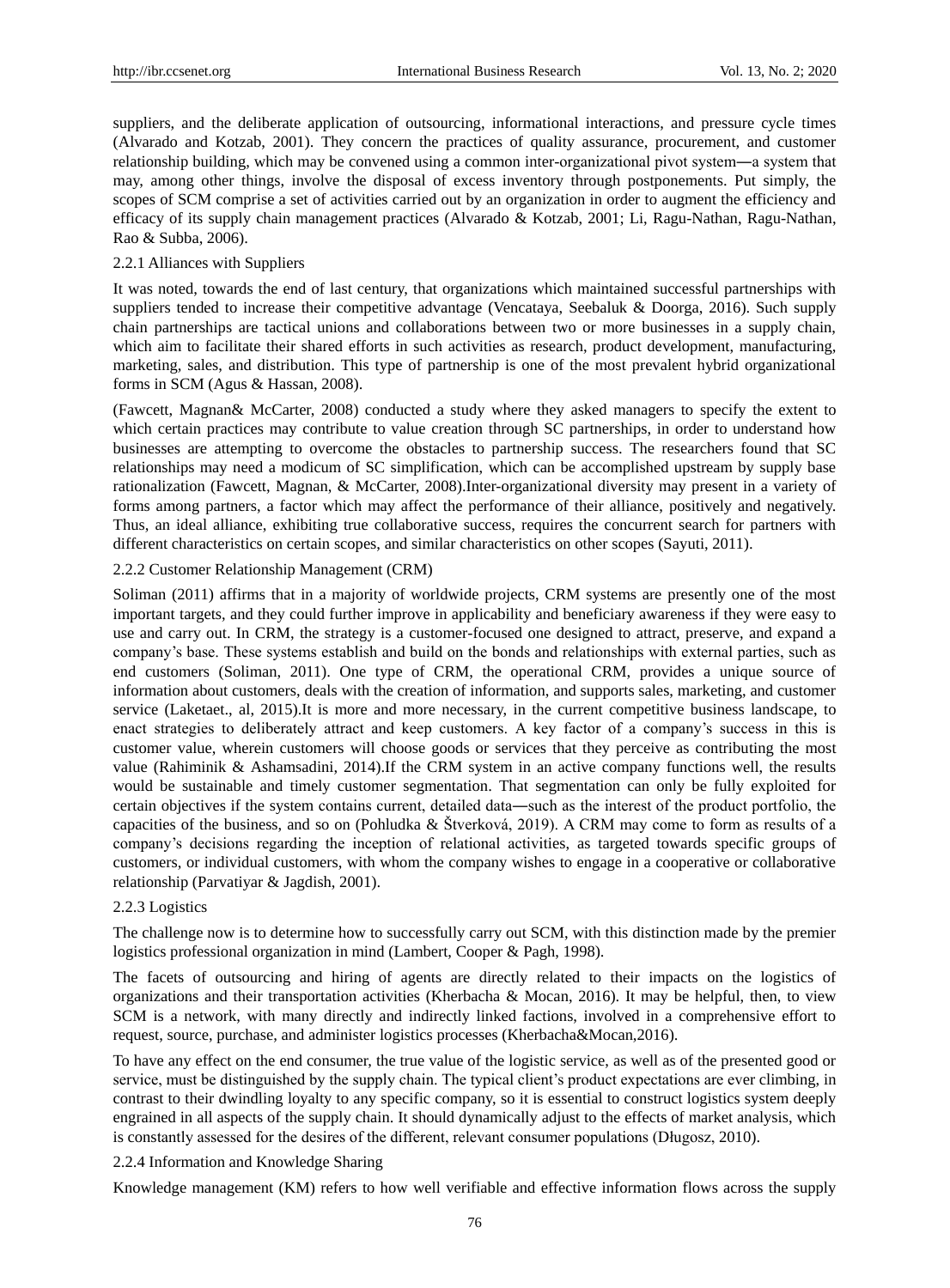chain (Mentzer, 2001, Yu et al. 2001, Li, Ragu-Nathan, Ragu-Nathan, Rao & Subba, 2006). To better utilize KM, it is crucial to understand what it offers to the supply chain, and its roots in how the industrial landscape ultimately moved from intensive data processing operations to being comprised of knowledge-based organizations (Liew & Talalayevsky 2008).It is also helpful, here, to understand that the supply chain may be perceived as an fundamentally intricate and dynamic system of flows― where information and knowledge flow drive material and capital flow (Del Rosarioet al., 2013).

To add some distinction, a supply chain in which knowledge is shared is actually a progression of the information-based supply chain. This is because knowledge is considered a more valuable, more practically advantageous type of information, in the lexicon of organizations (Rashed, Azeem & Halim, 2010). That being said, it is the precision, timeliness, suitability, and trustworthiness of information exchanged throughout the supply chain that determines the quality of that information (Li, Ragu-Nathan, Ragu-Nathan, Rao & Subba, 2006). the incorporation of information in a supply chain may also bring substantial advantages specific to manufacturing sector. These may include the ability to cut costs intelligently, a decrease of uncertainties, increased organizational efficacy, improved services, building and solidification of social bonds, earlier problem discovery, faster responses, reduced cycle time from order to delivery market, an ability to decrease inventory due to efficient inventory management, and so on. Of course, it has to be said that some obstacles may arise to information distribution, which necessitates having contingency plans to overcome them (Lotfi, Mukhtar, Sahran, &Zadeh, 2013). Specialized data is in sub group of the data that is found inside the data storage which is usually directed toward a specific line or specific work-team or it is used for a specific goal to achieve knowledge sharing (Rahahleh, &Omoush, 2020).

#### *2.3 Strategic Agility*

Companies have come to pursue, more and more, the development of unique approaches for business development in all its phases (Macclever, Anna &Boahen, 2017).To that effect, the approach of agile management, where agility and time needs reductions are the main elements, may be used to provide speedy responses to changes in demand, or to customers' ever-changing needs. Agile supply chains strategies are most effective when dealing with differentiated products in circumstances of changing demand. When the total lead time is quite limited, this strategy may be found to be the least demanding to execute (Długosz, 2010). Deliberate and planned agility may, therefore, be considered a special type of dynamic organizational competence (Arbussa, Bikfalvi, & Marquès, 2017).

Doz & Kosonen (2010) defined strategic agility as the ability to dynamically adapt or restructure an organization and its strategies, wherein the shifting professional environment and changing customer tendencies accounted for continuously, without deserting the business's vision. Building on that, (Ojha,2008) described it as the capacity to perceive and take advantage of environmental opportunities, which involves efficient, short-term and long-term planning for anticipated organizational changes. It may also be seen as the ability to make crucial decisions in limited time, as would be expected for typical markets and strategic circumstances (Brannen & Doz, 2012).

Sull & Bryant (2006) described strategic agility as a relative concept, representing an organization"s capacity to exploit opportunities in a more-timely fashion than its competitors, and to conquer crises more successfully than competitors with weaker capabilities. It has been clarified by (Sull, 2009) as recognizing and seizing opportunities faster than competitors. Here, the emphasis is placed on *strategic sensitivity*, or the ability to be open and sensitive, and to anticipate needs and opportunities, by sorting through available information and maintaining relationships with a variety of individuals and organizations (Kosonen and Doz, 2008).This also integrates the concept of response speed, which refers to the degree to which an organization can take immediate action at a certain point, such the ideal opportunity to introduce a new product (Abu Radi, 2013).

Beltrame (2008), on the other hand, placed a greater focus on the practice of change, and described strategic agility as a process of adjusting an organization"s strategic orientation to developments and changes in its environment. He saw the growing perception is that an organization as agile if it can continuously maximize strength and flexibility, thereby giving itself access to more options to deliver what is necessary― at the right time and place for clients. Correspondingly, organizations are reacting to this increasing desire for flexibility, in an ever more diverse organizational environment, by incorporating it as a key aspect of their strategies (Macclever, Anna & Boahen, 2017). (Long, 2000) believes that an organization"s core capabilities, in conjunction to its judicious application of knowledge, are the combination needed to attain desired speed for strategic agility. In the absence of knowledge, it will not be able to pursue its opportunities, and will instead misuse them.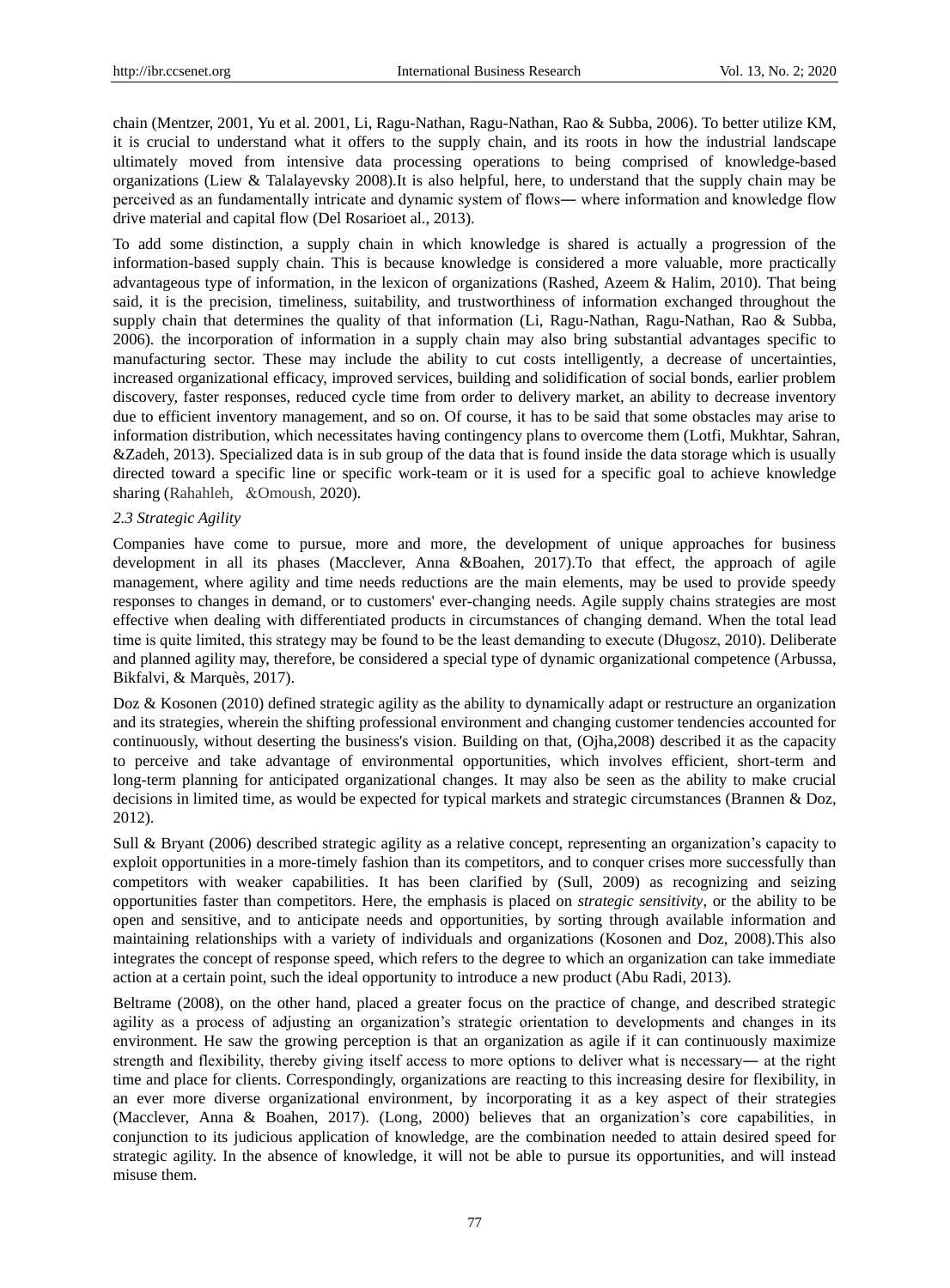#### *2.4 Operational Performances*

Operational performance refers to an organization"s level of functioning, as weighed against typical benchmarks of efficacy, productivity, and environment accountability― including waste reduction and regulatory acquiescence, for example. This performance may be improved by including the consumer on pertinent matters like quality and material flows, resulting in faster and more precise delivery of results. This CRM dimension must be given suitable significance when coming up with SCM strategies (Vencataya, Seebaluk & Doorga, 2016). Slack, Chamber Johnston (2004) quantified five distinct points to operational performance Costs the ability to manufacture or provide at low cost and quality: the ability to manufacture or provide according to requirements, without defects and speed: the ability to respond quickly to customer requests, and thus provide short time periods also reliability: the ability to deliver goods and services as was promised to customers 5. Flexibility: The capacity to vary procedures, in presence of changing circumstances. (Jensen and Sage, 2000), in the same vein, identified many measurement goals for evaluating the performance of operations. These goals included Cost-effectiveness, strategic positioning, sufficiency, utility, deliverability and feasibility, consistency, reliability, accuracy, frequency, reasonableness, timeliness, response, known functions, and safety. It can be seen that flexibility is a key factor, which many researchers see as increasing the efficacy of operational performance. (Vanichchinchai,2014) argues that many organizations use flexibility, or their operational ability to successfully adapt to environmental changes and address requirements, to achieve a level of competitive advantage. Russell &Taylor (2004) noted that flexibility has become an important competitive weapon because it leads to quicker, more substantial production and delivery of new products in response to customer needs.

#### **3. Framework and Research Hypotheses**

#### *3.1 Research Model*

Based on the literature review, the researcher is going to discuss the propose model impact of SCM activities on operational performance. To reproduce more accurate analysis between SCM activities and operational performance, the purpose of Strategic agility is mediated as important section in SCM In Industrial Companies.





#### *3.2 Research Hypothesis*

#### *The First Main Hypothesis:*

H01: There is No relationship between SCM activities (Alliances with suppliers, Customer Relationship Management, Logistic, Information and knowledge sharing) and operational performance (at 0.05 levels).

From This Main Hypothesis the Following Sub-Hypotheses.

 $H<sub>01-1</sub>$ : There is No relationship between SCM activities (Alliances with suppliers) and operational performance (at 0.05 level).

H01-2: There is No relationship between SCM activities (Customer Relationship Management**)** and operational performance (at 0.05 level).

H01-3: There is No relationship between SCM activities (Logistic**)** and operational performance (at 0.05 level).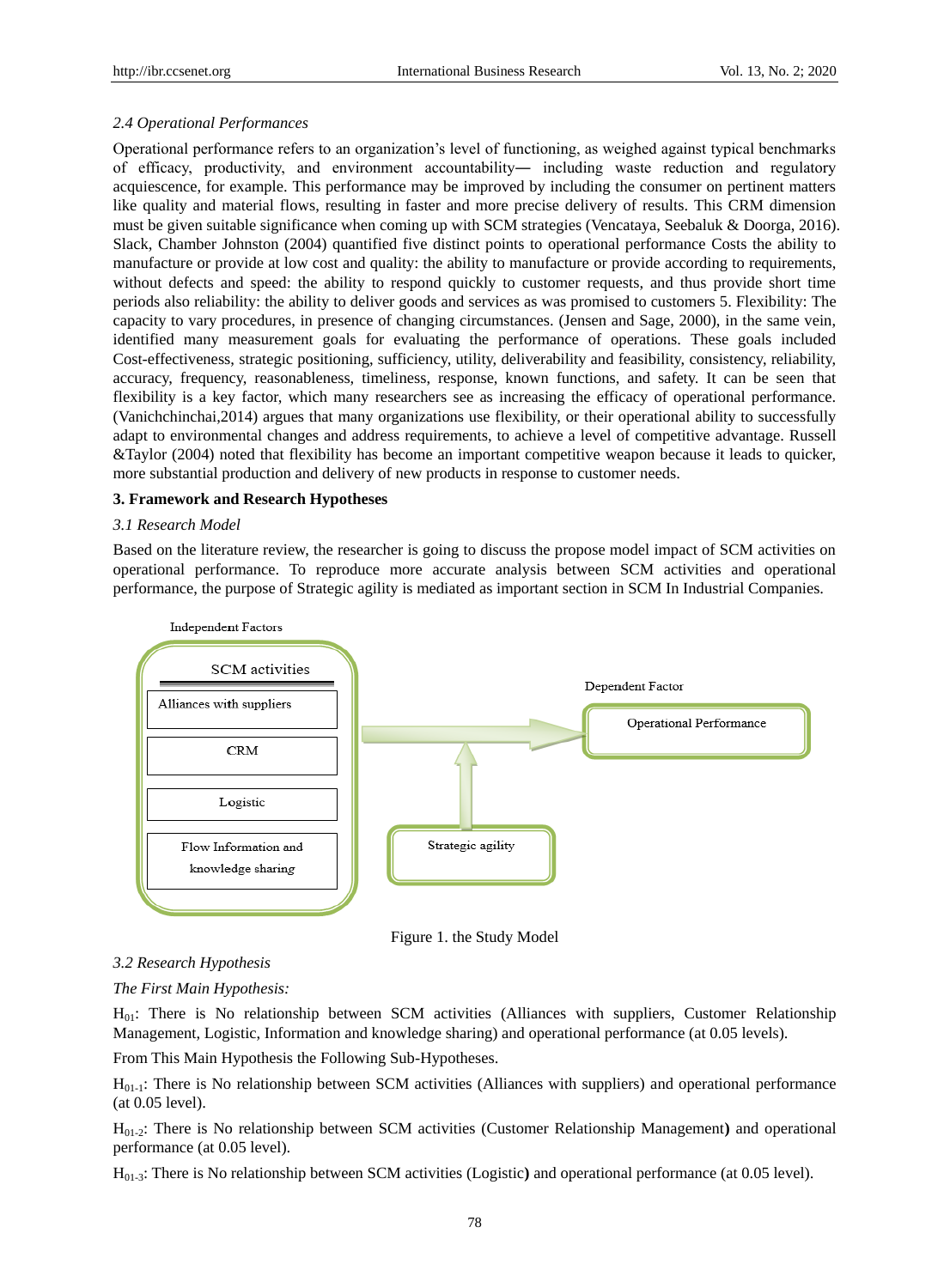$H_{04-2}$ : Strategic Agility (SA) does not mediate the relationship between Information - Knowledge Sharing(IKS) and operational performance (OP) at 0.05 level.

#### **The Second Main Hypothesis:**

 $H<sub>02</sub>$ : Strategic Agility (SA) does not mediate the relationship between SCM activities and operational performance (OP) at 0.05 level.

H01-2: Strategic Agility (SA) does not mediate the relationship between Alliance with Support (AWS) and operational performance (OP) at 0.05 level

H02-2: Strategic Agility (SA) does not mediate the relationship between Customer Relation Management (CEM) and operational performance (OP) at 0.05 level.

H03-2: Strategic Agility (SA) does not mediate the relationship between Logistic and operational performance (OP) at 0.05 level.

 $H_{04-2}$ : Strategic Agility (SA) does not mediate the relationship between Information - Knowledge Sharing(IKS) and operational performance (OP) at 0.05 level.

#### **4. Research Methodology**

The study methodology describes the methods used to test the conceptual framework in an experimental manner and thus provides a method for answering the research problem and research questions. In this research the descriptive research describes the data and characteristics of what is being studied. The idea behind this type of research is to study frequencies, averages, and other statistical calculations. Describing the phenomena for area will be studied as well. To test the proposed theoretical model, the (22) AMOS program is used. An important feature of the structural the equation model method used is not only the flexibility of its role in the interaction between theory and data, but also its ability to bridge the gap between theoretical and empirical knowledge to obtain a perfect conception of the world (Fornell & Larcker, 1981). This type of analysis enables the formation of modeling based on both apparent and underlying variables, which is an important characteristic of well-assumed model, since most formulations represent an unnoticeable abstraction rather than experimental and concrete phenomena. Moreover, in modeling the structural equation, measurement errors, multi-group comparisons and variables with multiple indicators are taken into account. This type of Analysis enables modeling to be modeled based on both apparent and latent variables. Moreover, when formulating the structural equation, measurement, multi-group comparisons, and variables with multiple indices are taken into account.

#### *4.1 The Population and Sample of the Study*

The study population consisted of all Jordanian companies "pharmaceutical companies listed on the Amman stock exchange in Jordan it was (16), The sampling element and analysis was all the executives and directors of departments, sections and employee specialized in SCM in pharmaceutical companies. To Select the sample of the study, the researcher employs a simple random sample representing Composed of 150 members were distributed questionnaires to the sample were retrieved 139 questionnaires, which is supposed to collect data for statistical analysis for each company.

Table (1) presents the characteristics of study sample.

Table 1. Describing the Sample's Personal and Demographic Variables

| Variable   | Category       | Counts         | $\%$ |
|------------|----------------|----------------|------|
| Gender     | Males          | 59             | 42.4 |
|            | Females        | 80             | 57.6 |
|            | Total          | 139            | 100  |
|            |                | 22             | 15.8 |
|            | $\overline{2}$ | 33             | 23.7 |
|            | 3              | 49             | 35.3 |
| Job        | 4              | 21             | 15.1 |
|            | 5              | 12             | 8.6  |
|            | 6              | $\overline{2}$ | 1.4  |
|            | Total          | 139            | 100  |
|            |                | 44             | 31.7 |
|            | 2              | 27             | 19.4 |
|            | 3              | $\mathcal{I}$  | 5.0  |
| Department | 4              | 14             | 10.1 |
|            | 5              | 22             | 15.8 |
|            | 6              | 25             | 18.0 |
|            | Total          | 139            | 100  |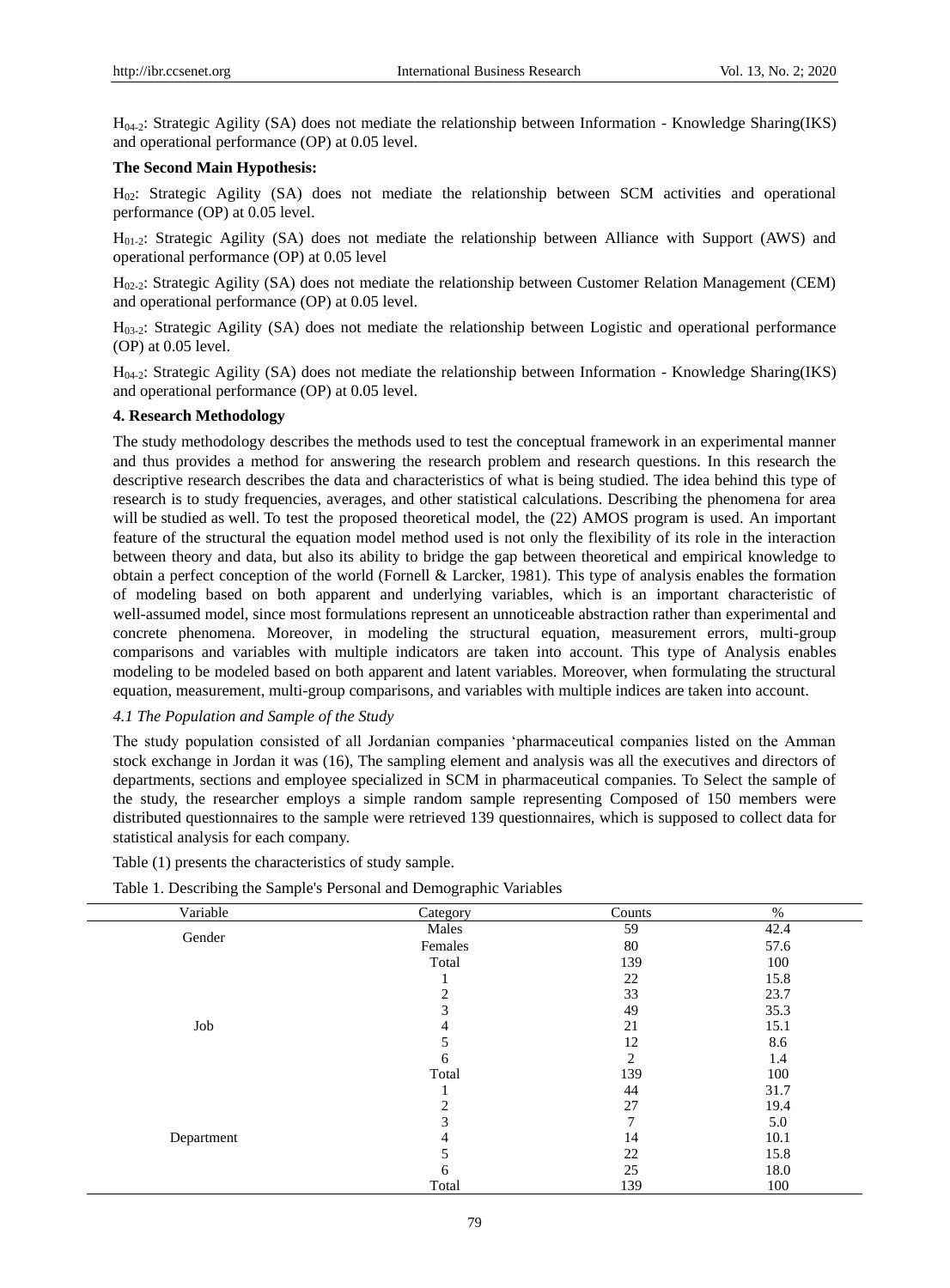|            |       | 16  | 11.5 |
|------------|-------|-----|------|
|            |       | 75  | 54.0 |
|            |       | 32  | 23.0 |
| Experience |       |     | 2.2  |
|            |       | 13  | 9.4  |
|            | Total | 139 | 100  |
| Position   |       | 10  | 7.2  |
|            |       | 39  | 28.1 |
|            |       | 27  | 19.4 |
|            |       | 63  | 45.3 |
|            | Total | 139 | 100  |

#### *4.2 Study Instrument*

The questionnaire in this study which is prepared by researcher in based on literature review and a pilot test before distributing the questionnaire contains a cover letter and a general definition that explained the purposes of the survey and its perceived importance embedded in the questionnaire. In addition, the questionnaire is divided into four major sections (See Appendix A). The first section is devoted to identify the sample characteristics, including the characteristics of the respondents (gender, job position, department, and Experience).The second section of the questionnaire includes five-point Likert scale from 1 (strongly disagree) to 5 (strongly agree) to identify the purpose of research includes 4 items for every factor in part one and SCMincludes 4 items in every factor in part two the mediating factor strategic agility and finally 4 questions about the operational performance includes 4 items.) Saunders et al., 2007) indicates rating questions most frequently use the Likert-style rating scale.

#### *4.3 Confirmatory Factor Analysis (CFA)*

Confirmatory factor analysis (CFA) was performed using AMOS version 22 software. It provides both the standardized and unstandardized loading for each item on its proposed (latent) variable. The software provides an advantage that it gives an indication for the goodness of fit for the overall data variables being used in the model. The provided indicators are numerous. The researcher will use the most common indicators (five) that most studies rely on to decide the goodness of model fit, chi square test ( $\chi^2$ ), the ( $\chi^2$ /df), comparative fit index CFI, the goodness of fit index GFI and the root mean square error approximate RMESA. Each of these indicators has a reference value, which reflects good model fitting. In general, the chi square test is the inferential test that uses probability to accept or reject the goodness of fit; the desire situation is that the probability of chi square test is  $> 0.05$  suggesting no statistical differences between the real (actual measured model) and the theoretical one. One major negative aspect of chi square is that it is sensitive to the sample size (i.e. its affected and varied largely among different sample sizes) accordingly rarely that a researcher obtains a suitable desired chi square value (i.e. p>0.05). In the same context the RMSEA indicator refers to the average of squared errors, so as less the value as the desired situation is met, typically a value less than 0.08 is considered to be good indicator, (the ideal situation is to equal 0.00). Both the CFI and GFI indicators ranges between (0 -1) so a value of 0.90 or higher suggest good fitting. Concerning the  $\chi^2$ /df indicator, it is considered good indicator if the obtained value was (< 3)

The results pertaining the independent variable (SCMA), the dependent variable (OP) and the mediator variable (SA) are provided in the following tables.

| Factor                        | Code          | Factor<br>loadings | <b>AVE</b> | <b>CR</b> | Cronbach alpha |
|-------------------------------|---------------|--------------------|------------|-----------|----------------|
|                               | <b>IV</b> 1.1 | 0.749              |            |           |                |
| Alliance with suppliers (AWS) | IV 1.2        | 0.648              | 0.546      | 0.868     | 0.810          |
|                               | IV 1.3        | 0.837              |            |           |                |
|                               | <b>IV</b> 1.4 | 0.711              |            |           |                |
|                               | <b>IV</b> 2.1 | 0.637              |            |           |                |
| <b>CRM</b>                    | IV 2.3        | 0.745              | 0.513      | 0.832     | 0.710          |
|                               | IV 3.1        | 0.638              |            |           |                |
|                               | <b>IV 2.4</b> | 0.826              |            |           |                |
| Logistic                      | IV 3.11       | 0.751              |            |           |                |
|                               | IV 3.2        | 0.822              | 0.521      | 0.872     | 0.804          |
|                               | IV 3.3        | 0.754              |            |           |                |

Table 2. Convergent Validity and Reliability analysis Results Composite (CR) And Cronbach Alpha (CA) Using Confirmatory Factor Analysis (CFA)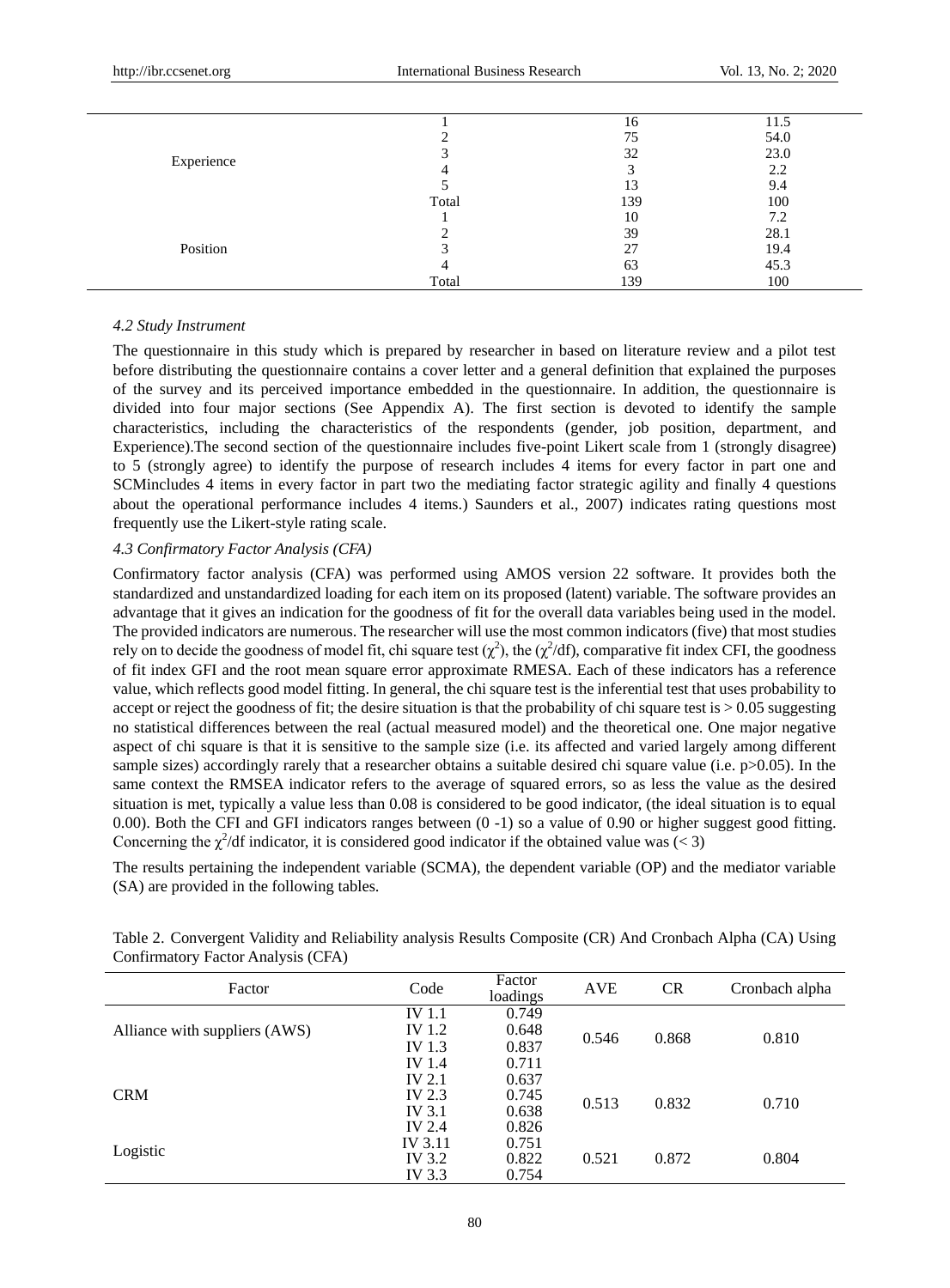| Information - Knowledge sharing (IKS) | IV 3.4<br>IV 4.1<br><b>IV 4.2</b><br>IV 4.3 | 0.529<br>0.656<br>0.823<br>0.751 | 0.508 | 0.857 | 0.814 |
|---------------------------------------|---------------------------------------------|----------------------------------|-------|-------|-------|
|                                       | <b>IV 4.4</b><br>MV 4.1                     | 0.603<br>0.839                   |       |       |       |
| Strategic agility (SA)                | MV 4.2<br>MV 4.3<br>MV 4.4                  | 0.613<br>0.727<br>0.748          | 0.542 | 0.860 | 0.864 |
| <b>Operational Performance (OP)</b>   | DV 4.1<br>DV 4.2<br>DV 4.3<br>DV 4.4        | 0.668<br>0.876<br>0.698<br>0.598 | 0.515 | 0.861 | 0.871 |

Table (2) presents the results items loadings reflect the concept of convergent validity using the technique of CFA (confirmatory factor analysis). Inspecting the results provided by table (2) it can be seen that the minimum loading was assigned to the item coded (IV 3.4) in the logistic factor which was (0.529) so this value was above the minimum required (0.50) suggesting reasonable convergent validity for each factor. As a result, the convergent validity is considered satisfied the table presents the values of an important indicator for the factors validity (AVE) it represents the amount of variance among the items of the factor, this indicator values must be > 0.50 as a good indication of the factor validity. Inspecting the provided values, we can see that the minimum value was (0.508) for the Information - Knowledge sharing (IKS). So, the results tell that the validity of the factors has been satisfied.

The table also indicates the results of both the composite and Cronbach alpha reliabilities. Inspecting the provided values (CR) it can be seen that the minimum value obtained was (0.832) for CRM items factor, while the minimum value obtained using the (CA) was (0.710) for CRM items factor. The reliability mentioned values reflect satisfactory reliability values  $(0.70)$  so a conclusion of a high reliability could be considered.

#### Table 3. Model fitting indicators

|                 | $\sim$   |       | $\gamma$ 2/df | GFI               | CFI                                        | <b>RMSEA</b>      |
|-----------------|----------|-------|---------------|-------------------|--------------------------------------------|-------------------|
| Indicators      | 3.16     | 0.674 | 0.633         | 0.98              | 0.99                                       | 0.010             |
| critical values | $0.00\,$ | 1.00  | 3.00          | 1.00<br>$(0.90 -$ | (00.1)<br>0.90<br>$\overline{\phantom{0}}$ | 0.08<br>$(0.00 -$ |

According to the results provided in table (3) the chi square value (3.16) is considered to be not statistically significant as the related probability value  $(0.674)$  was  $> 0.05$  suggesting no significant differences. The value of $\chi^2$ /df indicator was (0.633), the value of the goodness of fit index GFI was (0.98) and the value of the comparative index CFI was (0.99) suggest a very good and acceptable values as they were above the critical  $(0.90)$ . Finally, the RMSEA value was  $(0.010)$  suggesting a good and acceptable fitting as the value was  $< 0.08$ . The mentioned indices suggest good model fitting.

### *4.4 Discriminate Validity*

| <b>FACTORS</b>    | AWS    | CRM      | ∟ogistic | IKS      | Strategic agility |
|-------------------|--------|----------|----------|----------|-------------------|
| AWS               | 0.739  |          |          |          |                   |
| <b>CRM</b>        | .447** | 0.716    |          |          |                   |
| Logistic          | .484** | .485**   | 0.722    |          |                   |
| <b>IKS</b>        | 496**  | .484**   | .481**   | 0.713    |                   |
| Strategic agility | .609** | $.615**$ | .721**   | $.670**$ | 0.736             |

Table (4) indicates the discriminate validity results. This type of validity assumes that the variable correlate with an acceptable degree (generally  $< 0.70$ ). According to results included the greatest correlation value between Logistic and the mediator variable (Strategic agility) was (0.721). Such value may be considered to be accepted as these two variables are strongly correlate in real despite that the importance of each as a separate variable. Another important measure for discriminate validity is the square root of the (AVE) presented in bold and diagonally. With this measure its assumed that its value will be greater than the other correlations included by the other variables. Obviously, the mentioned values satisfy this criterion; accordingly, the discriminate validity is considered to be met.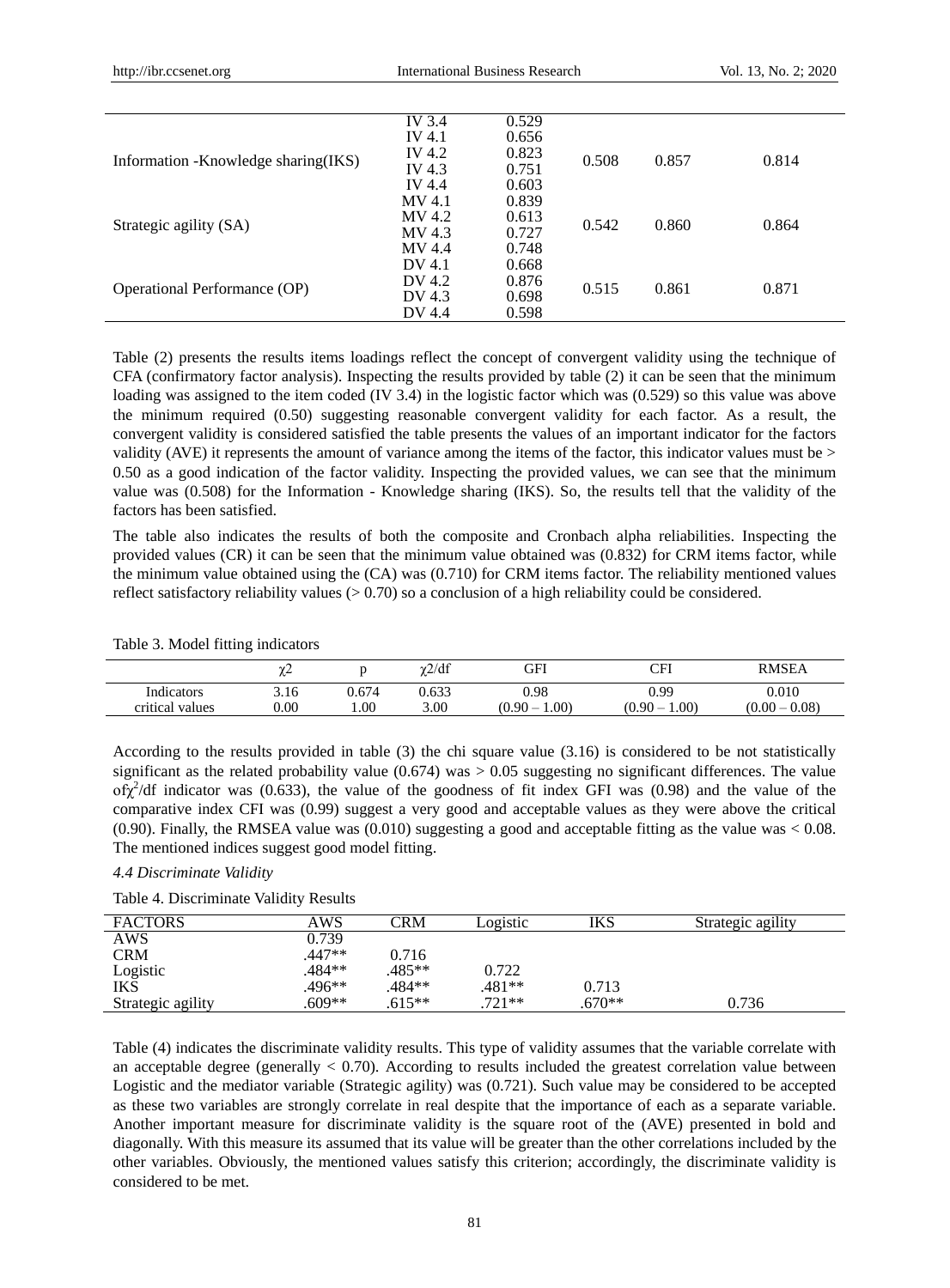#### *4.5 Statistical Analysis and Hypothesis Testing.*

Table 5. Means, Standard Deviations and Relative Importance Index RI

| No. | Factors                               | М    | <b>SD</b> | RI%   | Level |
|-----|---------------------------------------|------|-----------|-------|-------|
|     | Alliance with Suppliers (AWS)         | 4.09 | 0.53      | 81.80 | High  |
|     | <b>CRM</b>                            | 4.23 | 0.57      | 84.60 | High  |
|     | Logistic                              | 3.93 | 0.65      | 78.60 | High  |
| 4   | Information - Knowledge sharing (IKS) | 3.78 | 0.59      | 75.60 | High  |
|     | <b>SCMA</b> activities                | 4.01 | 0.46      | 80.20 | High  |
| 6   | Strategic agility (SA)                | 4.05 | 0.47      | 81.00 | High  |
|     | Operational performance (OP)          | 4.13 | 0.48      | 82.60 | High  |

*Note.* Means description  $(1 – 2.33$  low,  $2.34 – 3.67$  moderate,  $3.68 – 5$  high)

Table (5) indicates the values of means and standard deviation and relative importance index RI (expressed in percentage), for the study variables (factors).The results tell that all the variables had been reported "high" according to the sample"s opinions. Concerning the sub factors of (SCMA) it was noticed that CRM was the highest sub factor rated (4.23) and that the (IKS) was minimal sub factor that was rated (3.78) .The Strategic agility (SA) was rated by a mean of (4.05) and the that the operational performance was assessed by the sample by a mean of (4.13).

Table 6. Means and Standard Deviations for the Items in each Dimension

| <b>DIMENSION</b>               | <b>ITEMS</b>   | <b>MEAN</b> | SD   |
|--------------------------------|----------------|-------------|------|
| Alliance with suppliers        | a1             | 4.06        | 0.74 |
|                                | a2             | 4.04        | 0.89 |
|                                | a3             | 3.97        | 0.85 |
|                                | a4             | 4.29        | 0.63 |
| <b>CRM</b>                     | b1             | 4.17        | 0.83 |
|                                | b2             | 4.35        | 0.70 |
|                                | b3             | 4.26        | 0.71 |
|                                | b4             | 4.16        | 0.85 |
| Logistic                       | c1             | 4.03        | 0.77 |
|                                | c2             | 3.96        | 0.78 |
|                                | c3             | 3.94        | 0.84 |
|                                | c4             | 3.81        | 0.87 |
| Information - Knowledge        | d1             | 3.81        | 0.81 |
| sharing                        | d2             | 3.94        | 0.81 |
|                                | d3             | 3.77        | 0.73 |
|                                | d4             | 3.59        | 0.89 |
| Strategic agility              | M <sub>1</sub> | 4.14        | 0.59 |
|                                | M <sub>2</sub> | 4.18        | 0.70 |
|                                | M <sub>3</sub> | 3.99        | 0.72 |
|                                | M4             | 3.89        | 0.62 |
| <b>Operational Performance</b> | Y1             | 4.23        | 0.63 |
|                                | Y2             | 4.37        | 0.65 |
|                                | Y3             | 4.01        | 0.70 |
|                                | Y4             | 3.89        | 0.60 |

#### 4.5.1 Hypothesis Testing

The hypotheses related to the impact of the independent variable on the dependent variable

# Table 7. Standardized Total Effects

| Hypotheses      | <b>Impact Direction</b> |      |           |       | prob |
|-----------------|-------------------------|------|-----------|-------|------|
| H <sub>01</sub> | $SCM$ (IV)              | ---> | <b>OP</b> | 0.991 | ***  |
| $H01-1$         | AWS                     | ---> | <b>OP</b> | 0.643 | ***  |
| $H01-2$         | <b>CRM</b>              | ---> | <b>OP</b> | 0.613 | ***  |
| $H01-3$         | Logistic                | ---> | <b>OP</b> | 0.585 | ***  |
| $H1-4$          | IKS                     | ---> | <b>OP</b> | 0.598 | ***  |

*Note.* Indicate that the probe value is  $< 0.001***$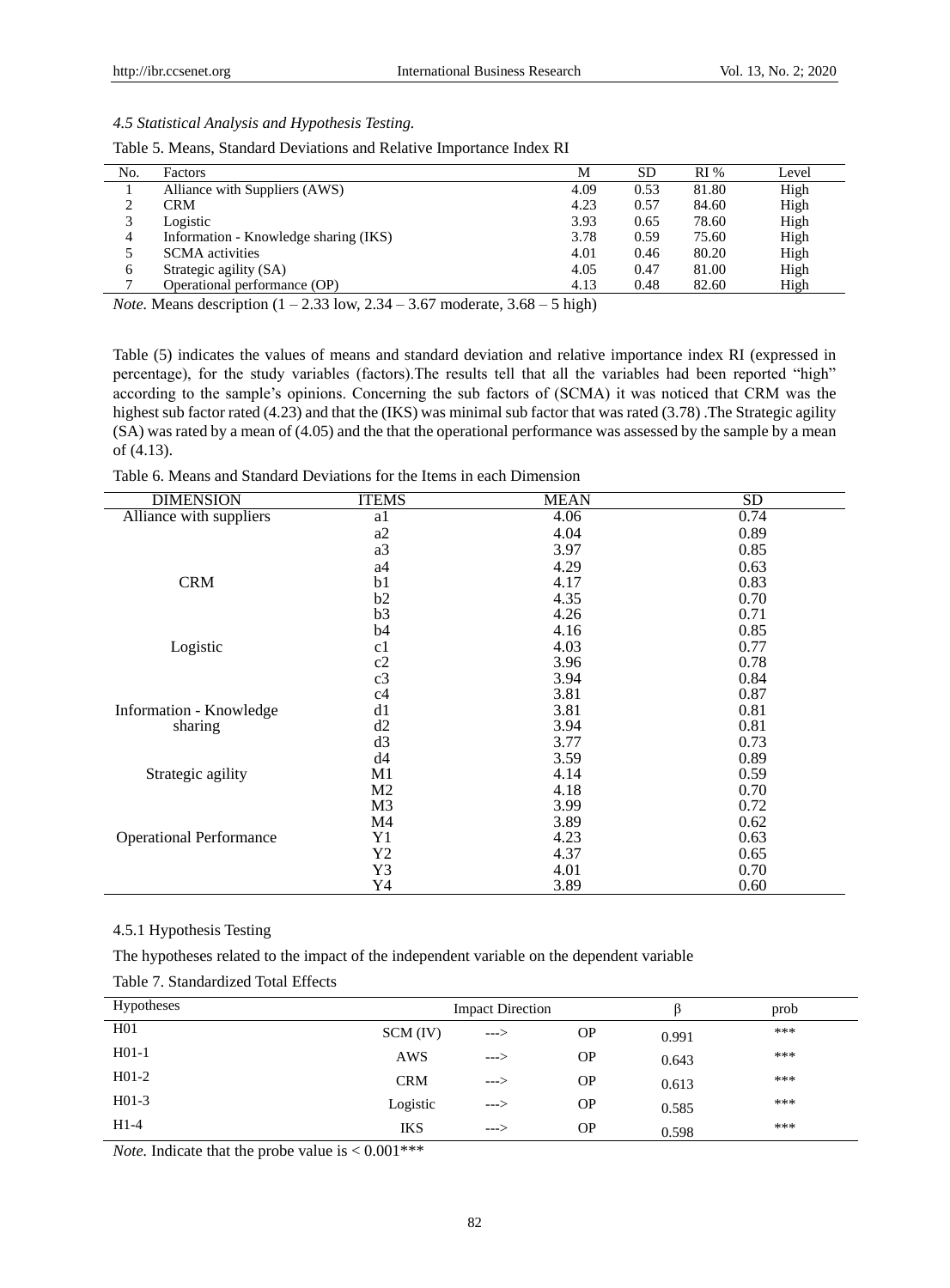

Model 2. results using structured equations model

#### *1- Results of Testing the Main Hypothesis:*

H01: There is No relationship between SCM activities (Alliances with suppliers, Customer Relationship Management, Logistic, Information and knowledge sharing) and operational performance (at 0.05 levels).

Based on the results provided by table **(**6) the impact value of the SCM activities on the operational performance (OP) was expressed by the standardized beta coefficient (0.991) this impact value was considered to be statistically significant as the related probability value was < 0.05 (actually< 0.001)**.**Consequently, the null hypothesis represented by the main one is rejected concluding that SCM activities affects (OP).

#### *2- Results of testing the sub hypothesis:*

 $H_{01-1}$ : There is No relationship between SCM activities (Alliances with suppliers) and operational performance (at 0.05 level).

Based on the results provided by table (6) the impact value of the Alliances with suppliers (AWS) on the operational performance (OP) was expressed by the standardized beta coefficient (0.643) this impact value was considered to be statistically significant as the related probability value was  $< 0.05$  (actually  $< 0.001$ ).

Consequently, the null hypothesis represented by the main one is rejected concluding that the Alliances with suppliers (AWS) affect (OP).

H01-2: There is No relationship between SCM activities (Customer Relationship Management**)** and operational performance (at 0.05 level).

Based on to the results provided by table (6) the impact value of the Customer Relationship Management (CRM) on the operational performance (OP) was expressed by the standardized beta coefficient (0.613) this impact value was considered to be statistically significant as the related probability value was  $< 0.05$  (actually  $< 0.001$ ).

Consequently, the null hypothesis represented by the main one is rejected concluding that Customer Relationship Management affects (OP)

H01-3: There is No relationship between SCM activities (Logistic**)** and operational performance (at 0.05 level).

Based on the results provided by table (6) the impact value of Logistic on the operational performance (OP) was expressed by the standardized beta coefficient (0.585) this impact value was considered to be statistically significant as the related probability value was  $< 0.05$  (actually  $< 0.001$ ).

Consequently, the null hypothesis represented by the main one is rejected concluding that Logistic affects (OP).

 $H_{01-4}$ : There is No relationship between SCM activities (Information and knowledge sharing)and operational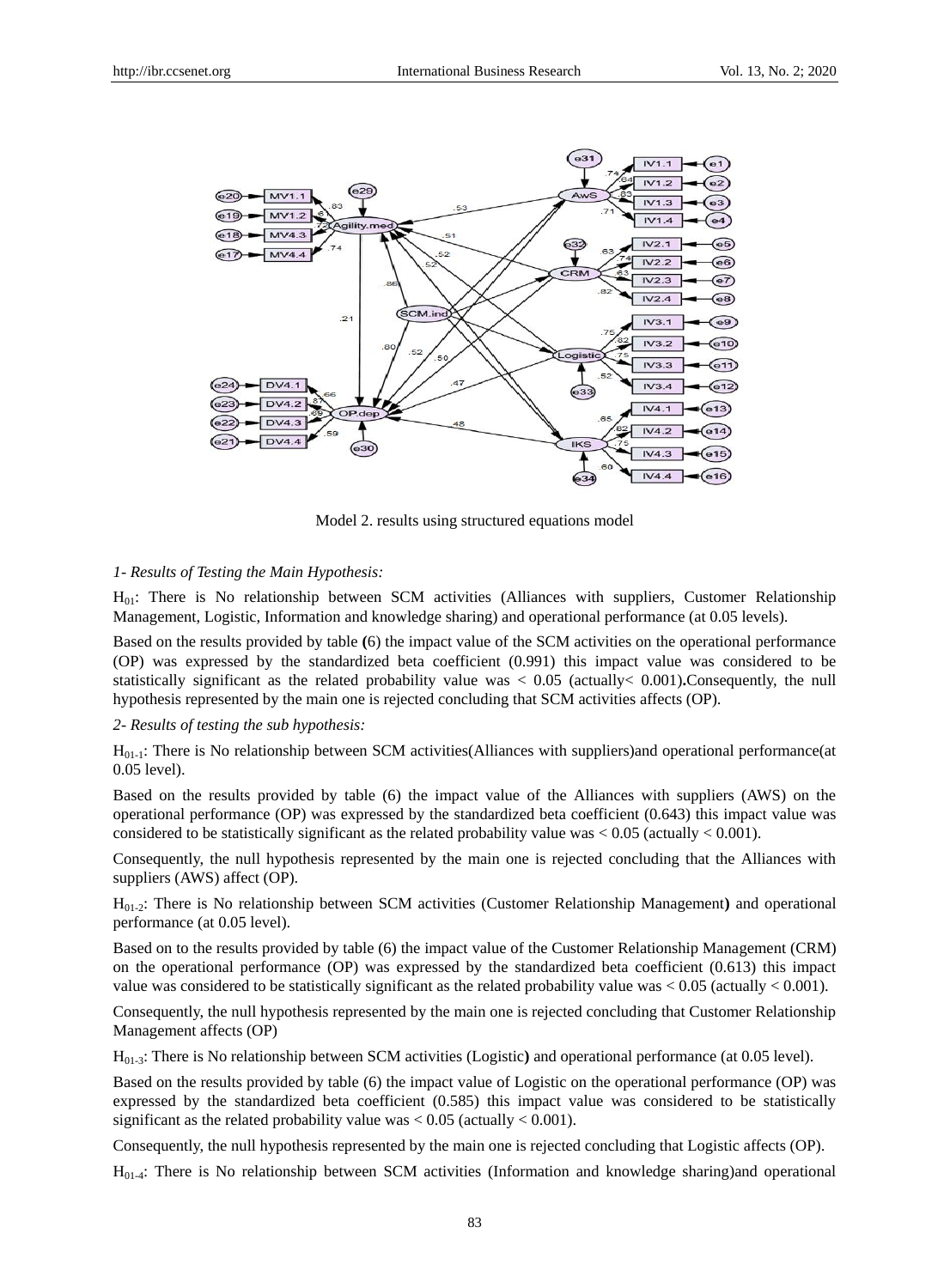performance (at 0.05 level).

Based on the results provided by table (6) the impact value of the Information and knowledge sharing (IKS) on the operational performance (OP) was expressed by the standardized beta coefficient (0.598) this impact value was considered to be statistically significant as the related probability value was < 0.05 (actually < 0.001).

Consequently, the null hypothesis represented by the main one is rejected concluding that Information and knowledge sharing (IKS) affects (OP).

The hypotheses related to the mediator variable strategic agility (SA) effect on the relationship between the independent variable (SCM) on the dependent variable (OP).

*Results of testing the second main hypothesis*

Table 8. Standardized Direct Effects for the Relations between the Independent Factors and Mediator

| Relation direction |      |  | Direct Effects |       |     |
|--------------------|------|--|----------------|-------|-----|
|                    |      |  |                |       |     |
| SCMA (IV)          | ---> |  | (SA)           | 0.863 | *** |
| AWS                | ---> |  | (SA)           | 0.537 | *** |
| <b>CRM</b>         | ---> |  | (SA)           | 0.510 | *** |
| Logistic           | ---> |  | (SA)           | 0.522 | *** |
| <b>IKS</b>         | ---> |  | (SA)           | 0.529 | *** |
| SA (MV)            | ---> |  | (OP)           | 0.212 | *** |

*Note.* Indicate that the prob value is  $< 0.001***$ <sup>\*\*\*</sup>)

Table 9. Standardized Direct, Indirect and Total Effects, With the Confidence Interval for the Models Mediated Relations

| Relation   | Direct<br>Effects | Indirect<br>effects | Total<br>effect | VAF<br>(96) |       |       |       |       |       |
|------------|-------------------|---------------------|-----------------|-------------|-------|-------|-------|-------|-------|
| direction  |                   |                     | value           | CI.L        | CI.U  |       |       |       |       |
| SCMA (IV)  | --->              | (OP)                | 0.808           | ***         | 0.183 | 0.088 | 0.31  | 0.991 | 22.65 |
| AWS        | $---$             | (OP)                | 0.529           | ***         | 0.114 | 0.240 | 0.467 | 0.643 | 21.55 |
| <b>CRM</b> | $---$             | (OP)                | 0.505           | ***         | 0.108 | 0.274 | 0.493 | 0.613 | 21.39 |
| Logistic   | $---$             | (OP)                | 0.474           | ***         | 0.111 | 0.274 | 0.456 | 0.585 | 23.42 |
| <b>IKS</b> | --->              | (OP)                | 0.486           | ***         | 0.112 | 0.230 | 0.431 | 0.598 | 23.05 |

*Note.* (VAF  $\lt$  20 no mediation, between 20 to  $\lt$  80 partial mediation and 80 + full mediation)

H02: Strategic Agility (SA) does not mediate the relationship between SCM activities and operational performance (OP) at 0.05 level.

Based on the results provided by table (8) the indirect effect of strategic agility on the relationship between supply chain management SCM activities and operational performance (OP) was estimated by (0.183) this value was considered to be statistically significant as the biased corrected confidence interval limits did not include "zero". (The lower bound of the interval  $0.088$  was  $> 0.00$ ). The table also provides the direct impact value of the independent variable on the dependent variable this value was (0.808) so the total effect was (0.991). The mediation that appeared is considered to be partially affecting the relationship between the independent and dependent variables because the relationship significance was the same prior and with the presence of the mediator. In the same context the VAF (variance accounted for) value (22.65 %) which reflects the percentage of the indirect effect to the total effect indicate that the mediation numerically is considered to be partially too. once the impact signs of the two paths of mediator were the same (positive); the effect is called complementary partial.

Consequently, the null hypothesis represented by the main one is rejected concluding that strategic agility (SA) mediates the relationship between SCM activities affects (OP) at 0.05.

2- Results of testing the second sub main hypothesis:

H01-2: Strategic Agility (SA) does not mediate the relationship between Alliance with Support (AWS) and operational performance (OP) at 0.05 level.

Based on the results provided by table (8) the indirect effect of strategic agility on the relationship between Alliance with Support (AWS) and operational performance (OP) was estimated by (0.114) this value was considered to be statistically significant as the biased corrected confidence interval limits did not include "zero". (The lower bound of the interval  $0.240$  was  $> 0.00$ ). The table also provides the direct impact value of the independent variable on the dependent variable this value was (0.529) so the total effect was (0.643). The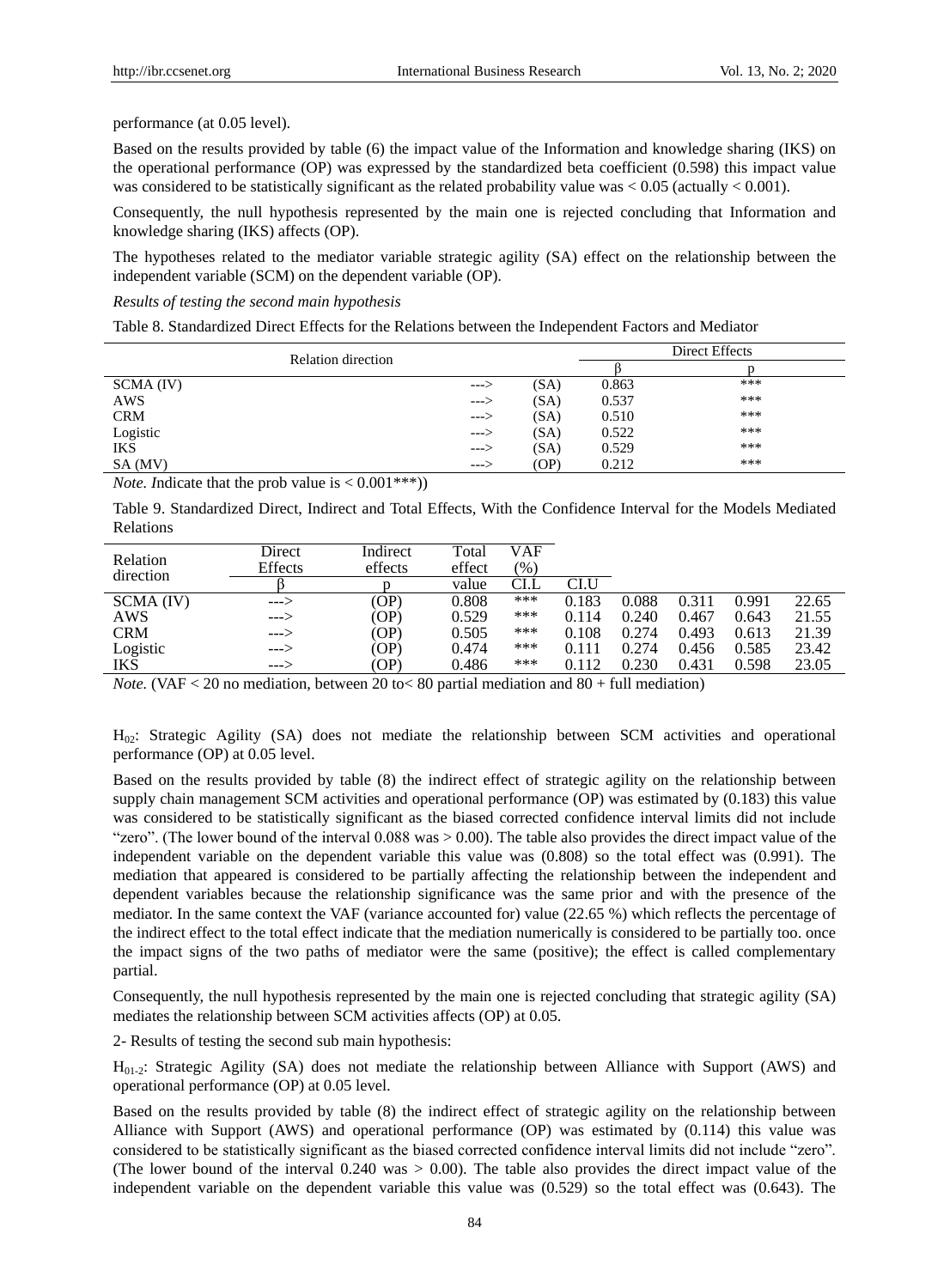mediation that appeared is considered to be partially affecting the relationship between the independent and dependent variables because the relationship significance was the same prior and with the presence of the mediator. In the same context the VAF (variance accounted for) value (21.55 %) which reflects the percentage of the indirect effect to the total effect indicate that the mediation numerically is considered to be partially too. once the impact signs of the two paths of mediator were the same (positive); the effect is called complementary partial.

Consequently, the null hypothesis represented by the first sub main hypothesis is rejected concluding that Strategic Agility (SA) mediates (partially)the relationship between Alliance with Support (AWS) and operational performance (OP) at 0.05.

H02-2: Strategic Agility (SA) does not mediate the relationship between Customer Relation Management (CEM) and operational performance (OP) at 0.05 level.

Based on the results provided by table (8) the indirect effect of strategic agility on the relationship between Customer Relation Management (CEM) and operational performance (OP) was estimated by (0.108) this value was considered to be statistically significant as the biased corrected confidence interval limits did not include "zero". (The lower bound of the interval  $0.274$  was  $> 0.00$ ). The table also provides the direct impact value of the independent variable on the dependent variable this value was (0.505) so the total effect was (0.613). The mediation that appeared is considered to be partially affecting the relationship between the independent and dependent variables because the relationship significance was the same prior and with the presence of the mediator. In the same context the VAF (variance accounted for) value (21.39 %) which reflects the percentage of the indirect effect to the total effect indicate that the mediation numerically is considered to be partially too. once the impact signs of the two paths of mediator were the same (positive); the effect is called complementary partial.

Consequently, the null hypothesis represented by the second sub main hypothesis is rejected concluding that strategic agility (SA) mediates (partially) the relationship between Customer Relation Management (CEM) and operational performance (OP) at 0.05.

H03-2: Strategic Agility (SA) does not mediate the relationship between Logistic and operational performance (OP) at 0.05 level.

Based on the results provided by table (8) the indirect effect of strategic agility on the relationship between Logistic and operational performance (OP) was estimated by (0.111) this value was considered to be statistically significant as the biased corrected confidence interval limits did not include "zero". (The lower bound of the interval 0.274 was > 0.00). The table also provides the direct impact value of the independent variable on the dependent variable this value was (0.474) so the total effect was (0.585). The mediation that appeared is considered to be partially affecting the relationship between the independent and dependent variables because the relationship significance was the same prior and with the presence of the mediator. In the same context the VAF (variance accounted for) value (23.42 %) which reflects the percentage of the indirect effect to the total effect indicate that the mediation numerically is considered to be partially too. once the impact signs of the two paths of mediator were the same (positive);the effect is called complementary partial.

Consequently, the null hypothesis represented by the third sub main hypothesis is rejected concluding that strategic Agility mediates (partially) the relationship between logistic and (OP) at 0.05.

 $H_{04-2}$ : Strategic Agility (SA) does not mediate the relationship between Information - Knowledge Sharing(IKS) and operational performance (OP) at 0.05 level. based on the results provided by table () the indirect effect of strategic agility on the relationship between Information - Knowledge Sharing(IKS) and operational performance (OP) was estimated by (0.112) this value was considered to be statistically significant as the biased corrected confidence interval limits did not include "zero". (The lower bound of the interval 0.230 was > 0.00). The table also provides the direct impact value of the independent variable on the dependent variable this value was (0.486) so the total effect was (0.598). The mediation that appeared is considered to be partially affecting the relationship between the independent and dependent variables because the relationship significance was the same prior and with the presence of the mediator. In the same context the VAF (variance accounted for) value (23.05 %) which reflects the percentage of the indirect effect to the total effect indicate that the mediation numerically is considered to be partially too. once the impact signs of the two paths of mediator were the same (positive); the effect is called complementary partial.Consequently, the null hypothesis represented by the fourth sub main hypothesis is rejected concluding that strategic Agility mediates (partially) the relationship between Information - Knowledge Sharing (IKS) and operational performance (OP) at 0.05**.**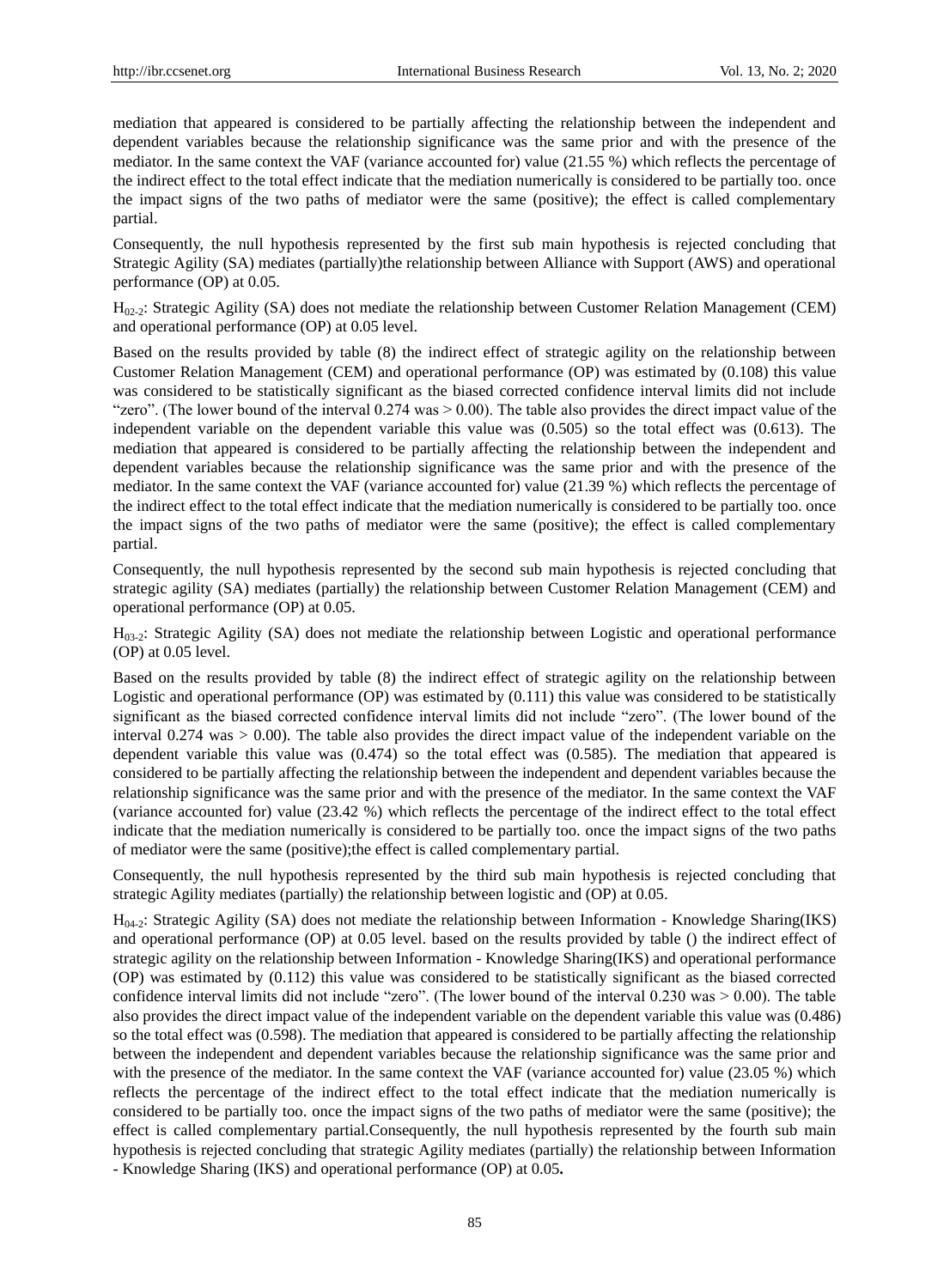#### **5. Conclusion**

Based on literature review the Strategic agility aims to make companies respond to the changes that occur around them in the external environment, and keep pace with that by leaving the traditional routine practices that do not achieve the goals of the institution quickly, efficiently and quality required, which makes them slow performance in an era characterized by rapid and continuous change, and replaced by practices and mechanisms. A new business that makes the organization faster in performance - more flexible - towards achieving the desired goals effectively in the era of competition and aims to make the business respond quickly to the changes that take place around it in the external environment, and keep pace with that by leaving the traditional routine practices that do not achieve the goals of the institution as quickly Efficiency and required quality, which makes its performance slow in an era characterized by rapid and continuous change, and its replacement by a new practice and mechanisms of work that make the institution faster in performance - more flexible - towards achieving the desired goals effectively in the era of competitiveness. At below reflect the Statistical results from practical implication from Pharmaceutical Companies.

- 1. The null hypothesis represented by the main one is rejected concluding that the alliances with suppliers (AWS) Affect (Op).
- 2. The null hypothesis represented by the main one is rejected concluding that customer relationship management affects (OP).
- 3. The null hypothesis represented by the main one is rejected concluding that logistic affects (OP).
- 4. The null hypothesis represented by the main one is rejected concluding that information and knowledge. Sharing (IKS) affects (OP).
- 5. The null hypothesis represented by the main one is rejected concluding that strategic agility (SA) mediates the relationship between SCM activities affects (OP).
- 6. The null hypothesis represented by the first sub main hypothesis is rejected concluding that strategic agility (SA)mediates (Partially) the relationship between alliance with support (AWS) and operational performance (OP).
- 7. The null hypothesis represented by the second sub main hypothesis is rejected concluding that strategic agility (SA) mediates (Partially) the relationship between customer relation management (CEM) and operational performance (OP).
- 8. The null hypothesis represented by the third sub main hypothesis is rejected concluding that strategic agility mediates (Partially) the relationship between logistic and (OP).
- 9. The null hypothesis represented by the fourth sub main hypothesis is rejected concluding that strategic agility mediates(Partially) the relationship between Information - Knowledge Sharing (IKS) and Operational Performance (OP).

#### **References**

- Abu-Radi, S. (2013). *Strategic Agility and Its Impact on the Operations Competitive Capabilities in Jordanian Private Hospitals* (Doctoral dissertation, Middle East University, Jordan).
- Agusa, A., & Hassan, Z. (2008). The Strategic Supplier Partnership in a Supply Chain Management with Quality and Business Performance. *International Journal of Business and Management Science, 1*(2), 129-145.
- Alvarado, U. Y., & Kotzab, H. (2001). Supply Chain Management: The Integration of Logistics in Marketing. *Industrial Marketing Management.* https://doi.org/10.1016/S0019-8501(00)00142-5
- Andersen, A. (1999). Implementing Integrated Supply Chain Management for Competitive Advantage. *Institute of Management Accounting Statement, 411*(4).
- Arbussa, A., Bikfalvi, A., & Marquès, P. (2017). Strategic Agility-Driven Business Model Renewal: The Case of an SME. *Management Decision, 55*(2), 271-293.https://doi.org/10.1108/MD-05-2016-0355
- Beamon, B. M. (2000). Measuring Supply Chain Performance. *Journal of Operations and Production Management.*
- Beltrame, K. (2008). Strategic Agility: Driving Business Efficiency without Eroding Competitive Advantage with Paper. *Business & Strategy Consulting Firm.* Retrieved from www.iproconhcm.co.uk
- Brannen, M., & Doz, Y. (2012). Corporate Languages and Strategic Agility. *California Management Review, 54*(3), 77-97. https://doi.org/10.1525/cmr.2012.54.3.77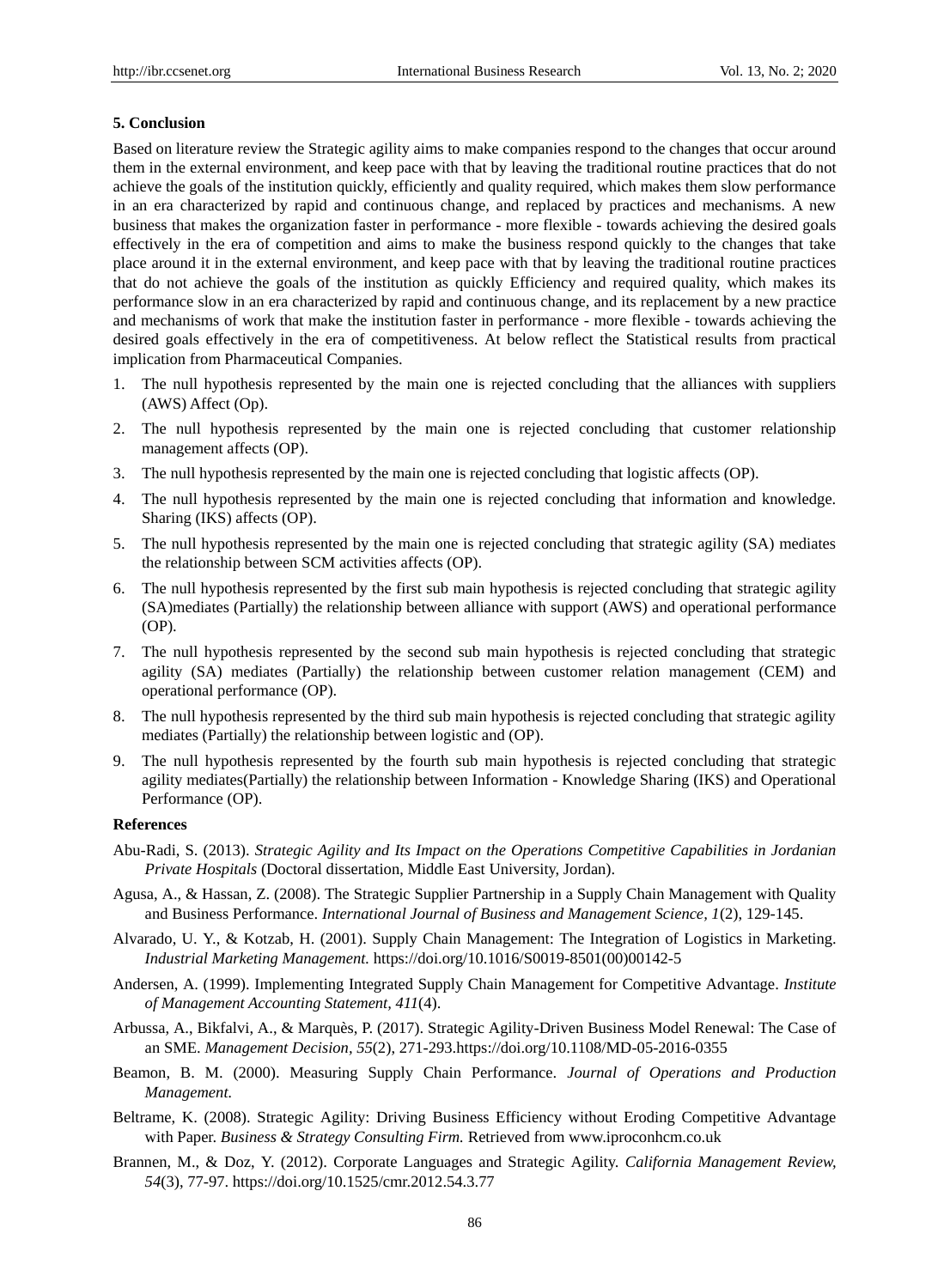- Chance & Jay, F. (2010). *A study of Best Practices in Supply Chain Management.* A Dissertation Presented in Partial Fulfillment of True Requirements. Degree Doctor of Philosophy, Capell University.
- Del Rosario, M., Salazar, P., Alfonso, A., Lasserre, A., Cedillo, M., & González, J. (2013). The Role of Knowledge Management in Supply Chain Management: A Literature Review. *Journal of Industrial Engineering and Management, 10*(4), 711-788. https://doi.org/10.3926/jiem.2144
- Długosz, J. (2010). Strategic Nature of the Logistics Customer Service in the Supply Chain. *Logforum, 6*(1), 2. Retrieved from<http://www.logforum.net/vol6/issue1/no2>
- Doz, Y., & Kosonen, M. (2010). Embedding Strategic Agility: A Leadership Agenda for Accelerating Business Model Renewal. *Long Range Planning, 43*(2), 370-382. https://doi.org/10.1016/j.lrp.2009.07.006
- Fawcett, S., Magnan, G., Procurement, J., &Mccarter, M. (2008). Supply Chain Alliances and Social Dilemmas: Bridging the Barriers That Impede Collaborations. *International Journal of Procurement Management, 1*(3). https://doi.org/10.1504/IJPM.2008.017528
- Fornell, C., &Larcker, D. F. (1981). Evaluating structural equation models with unobservable variables and measurement error. *Journal of Marketing Research, 18*(1), 39-50. https://doi.org/10.1177/002224378101800104
- Gbadeyan, R., Boachie-Mensah, F., &Osemene, O. (2017). Effect of Supply Chain Management On Performance in Selected Private Hospitals in Nigeria. *International Journal of Economic Behaviour, 7*(1), 99-116*.*
- Jensen, A., Sage, J., & Peter, B. (2000). A Systems Management Approach for Improvement of Organization Performance Measurement Systems. *Information Knowledge Systems Management, 2,* 33-61.
- Kandagatla, S. (2005). *The Conception & Development of Visibility in Transportation Process of my SAP SCM through Analytics, for SAP AG.* Master Thesis submitted to the Faculty of Business Application of computer Sciences, (Fachhschule), Furtwangen.
- Kherbacha, O., & Liviu, M. (2016). The Importance of Logistics and Supply Chain Management in the Enhancement of Romanian Smes Procedia. *Social and Behavioral Sciences, 221,* 405-413. https://doi.org/10.1016/j.sbspro.2016.05.130
- Kotzab, H. (2000). Improving Supply Chain Performance by Efficient Consumer Response? A Critical Comparison of Existing ECR Approaches. *Journal of Business and Industrial Marketing.*
- Krajewski, L. J., Ritzman, L. P., & Malhotra, M. K. (2005). *Operations Management: Processes and Value Chains* (8th ed.).
- Kuei, C. H., &Madue, C. N. (2002). Developing Supply Chain Strategies Based on the Survey of Supply Chain Quality and Technology Management. *International Journal of Quality and Reliability Management, 19*(7), 889. https://doi.org/10.1108/02656710210434793
- Laketa, M., Sanader, D., Laketa, L., & Misic, Z. (2015). Customer Relationship Management: Concept and Importance for Banking Sector. *UTMS Journal of Economics, 6*(2), 241-254.
- Lambert, D. M., Garc á-Dastugue, S. J., & Croxton, K. L. (2005). An Evaluation of Process-Oriented Supply Chain Management Frameworks. *Journal of Business Logistics, 26*(1), 25-51. https://doi.org/10.1002/j.2158-1592.2005.tb00193.x
- [Lambert, D.,](https://www.emerald.com/insight/search?q=Douglas%20M.%20Lambert) [Cooper, M.,](https://www.emerald.com/insight/search?q=Martha%20C.%20Cooper) [&Pagh, J.](https://www.emerald.com/insight/search?q=Janus%20D.%20Pagh) (1998). Supply Chain Management: Implementation Issues and Research Opportunities. *The [International Journal of Logistics Management, 9](https://www.emerald.com/insight/publication/issn/0957-4093)*(2), 1-20. https://doi.org/10.1108/09574099810805807
- Lenin, K. (2014). Measuring Supply Chain Performance in The Healthcare Industry. *Science Journal of Business and Management, 2*(5), 136-142.https://doi.org/10.11648/j.sjbm.20140205.14
- Lewis, I., & Talalayevsky, A. (2008). Improving the Inter-Organizational Supply Chain through Optimization of Information Flows. *The Journal of Enterprise Information Management, 17*(3), 229-237. https://doi.org/10.1108/17410390410531470
- Li, S., Ragu-Nathan, B., Ragu-Nathan, T. S., Rao, S., & Subba, S. (2006). The Impact of Supply Chain Management Practices on Competitive Advantage and Organizational Performance. *Omega.* https://doi.org/10.1016/j.omega.2004.08.002
- Long, C. (2000). Measuring Your Strategic Agility. *Consulting to Management C2M, 11*(3), 25-37.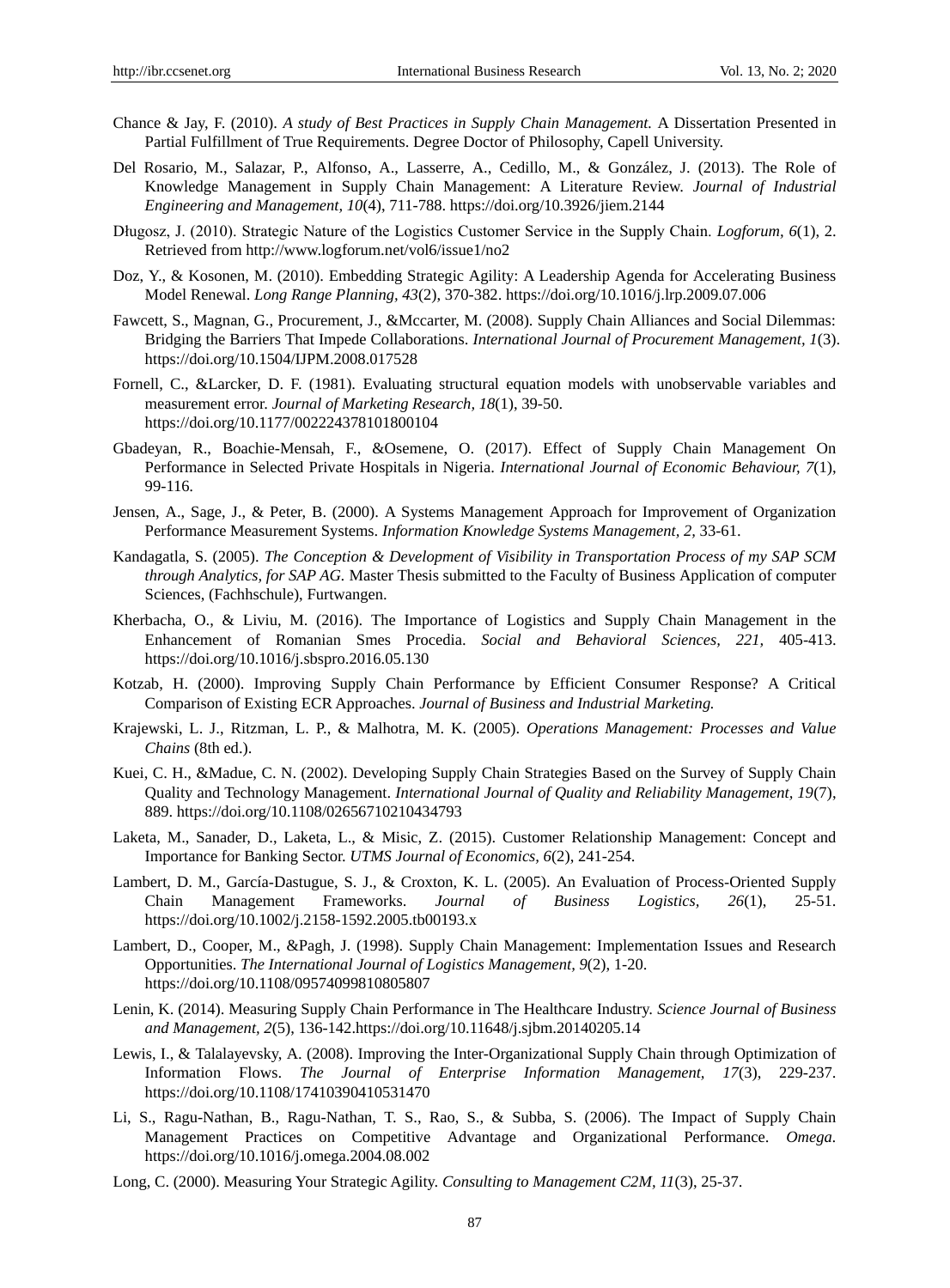- Lotfi, Z., Mukhtar, M., Sahran, S., & Zadeh, A. (2013). *Information Sharing in Supply Chain Management.* Published by Elsevier Ltd. Open Access Under CC BY-NC-ND License. Selection and Peer-Review under Responsibility of the Faculty of Information Science and Technology, University Kebangsaan Malaysia. https://doi.org/10.1016/j.protcy.2013.12.194
- Macclever, A., Annan, J., & Boahen, S. (2017). Supply Chain Flexibility, Agility and Firm Performance. *European Journal of Logistics, Purchasing and Supply Chain Management, 5*(3), 13-40.
- Mentzer, J. (2001). What Is Supply Chain Management? *Supply Chain Management.*
- Ojha, D. (2008). *Impact of Strategic Agility on Competitive Capabilities and Financial Performance* (PhD Dissertation, Clemson University, USA).
- Parvatiyar, A., & Jagdish, N. (2001). Customer Relationship Management: Emerging Practice, Process, and Discipline. *Journal of Economic and Social Research, 3*(2), 1-34.
- Pohludka, M., & Štverková, H. (2019). The Best Practice of CRM Implementation for Small and Medium-Sized Enterprises. *Administrative Science, 9,* 22.https://doi.org/10.3390/admsci9010022
- Rahahleh, A., &Omoush, M. (2020). The Role of Business Intelligence in Crises Management: A Field Study on the Telecommunication Companies in Jordan. *International Business Research, 13*(1). https://doi.org/10.5539/ibr.v13n1p221
- Rahiminik, A., & Ashamsadini, S. (2014). The Relationship Between Customer Relationship Management and Customer Satisfaction with the Expected Value of the Consumer Audio and Video Products Samsung in Kerman. *International Journal of Management Sciences and Business Research, 3*(7).
- Rao, P. (2002). Greening the Supply Chain: A New Initiative in South East Asia. *International Journal of Operation and Production Management, 22*(6), 633. https://doi.org/10.1108/01443570210427668
- Rashed, C. A. A., Azeem, A., &Halim, Z. (2010). Effect of Information and Knowledge Sharing on Supply Chain Performance: A Survey Based Approach. *Journal of Operations and Supply Chain Management, 3*(2), 61-77. https://doi.org/10.12660/joscmv3n2p61-77
- Russell, R., Taylor, S., & Bernard, W. (2004). *Operations Management* (4th ed.). Prentice-Hall, Inc: New Jersey, USA.
- Santos, S. (2006). *Integrated System for Measuring Performance in Supply Chain.* Edema Conference, Glasgow.
- Saunders, M., Lewis, P., & Thorn, H. A. (2007). *Research Methods for Business Students* (4th ed.). Prentice Hall, England.
- Sayuti, M. (2011). Critical Determinants of Agile Supply Chain in Buyer and Supplier Relationship. A Literature Review and Future Direction. *International Journal of Business and Management Studies, 3*(1).
- Slack, N., Chamber, S., & Johnston, S. R. (2004). *Operations Management* (4th ed.). Harlow: Pearson Education.
- Soliman, H. (2011). Customer Relationship Management and Its Relationship to the Marketing Performance. *International Journal of Business and Social Science, 2*(10), 166.
- Stadtler, H., & Kilger, C. (2008). *Production, planning and scheduling Supply Chain Management and Advanced Planning* (4th ed.). Springer, Berlin, Heidelberg. https://doi.org/10.1007/978-3-540-74512-9\_11
- Sull, D., & Bryant, B. (2006). *Discussion for Strategic Agility, Working Paper.* Retrieved from www.donsull.com/downloads/strategic\_agility.pdf
- Sull, D. (2009). How to Thrive in Turbulent Markets. *Harvard Business Review, 87*(2), 78-88.
- Taylor, D. A. (2004). *Supply Chain: A Manager's Guide.* Boston: Addison- Wesley, Inc.
- Vanichchinchai, A. (2014). Supply Chain Management, Supply Performance and Total Quality Management: An Organizational Characteristic Analysis. *International Journal of Organizational Analysis, 22*(2), 126-148. https://doi.org/10.1108/IJOA-08-2011-0500
- Vencataya, L., Seebaluck, A. K., & Doorga, D. (2016).Assessing the Impact of Supply Chain Management on Competitive Advantage and Operational Performance: A Case of Four-Star Hotels of Mauritius. *International Review of Management and Marketing, 6*(S4), 61-69.